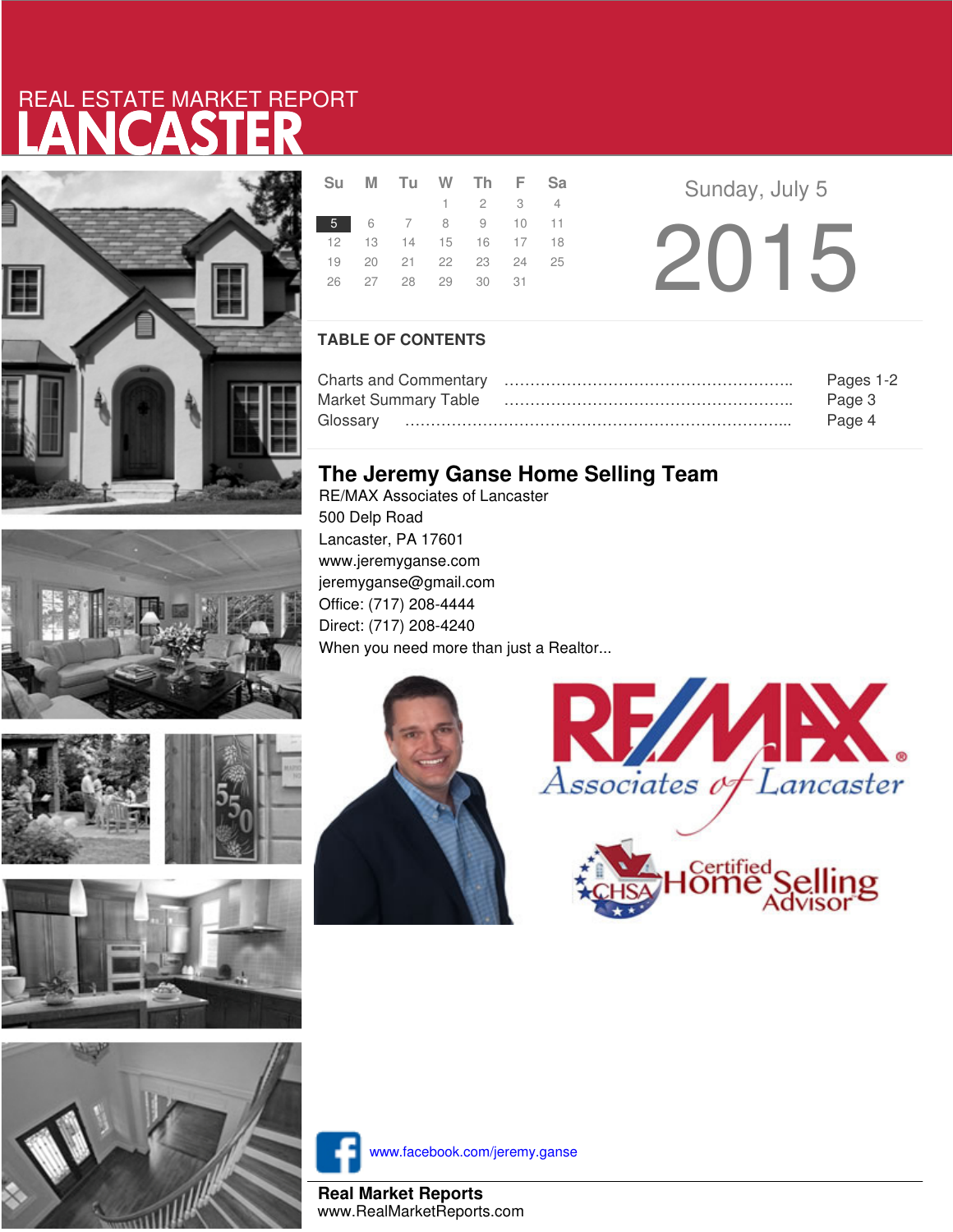

Sunday, July 5, 2015

## The Jeremy Ganse Home Selling Team

jeremyganse@gmail.com RE/MAX Associates of Lancaster Office: (717) 208-4444

at the real estate market. Currently there are 864 sales pending in the market overall, leaving 2430 listings still for sale. The resulting pending ratio is 26.2% (864 divided by 3,294). So you might be asking yourself, that's great... but what exactly does it mean? I'm glad you asked! *Let's take a look*

The pending ratio indicates the supply & demand of the market. Specifically, a high ratio means that listings are in demand and quickly going to contract. Alternatively, a low ratio means there are not enough qualified buyers for the existing supply.

**"Current inventory is described as mildly active."**

Taking a closer look, we notice that the \$150K - \$200K price range has a relatively large number of contracts pending sale.

We also notice that the \$100K - \$150K price range has a relatively large inventory of properties for sale at 416 listings. The average list price (or asking price) for all properties in this market is \$259,260.





A total of 2462 contracts have closed in the last 6 months with an average sold price of \$195,872. Breaking it down, we notice that the \$150K - \$200K price range contains the highest number of sold listings.

Alternatively, a total of 1563 listings have failed to sell in that same period of time. Listings may fail to sell for many reasons such as being priced too high, having been inadequately marketed, the property was in poor condition, or perhaps the owner had second thoughts about selling at this particular time. The \$150K - \$200K price range has the highest number of off-market listings at 293 properties.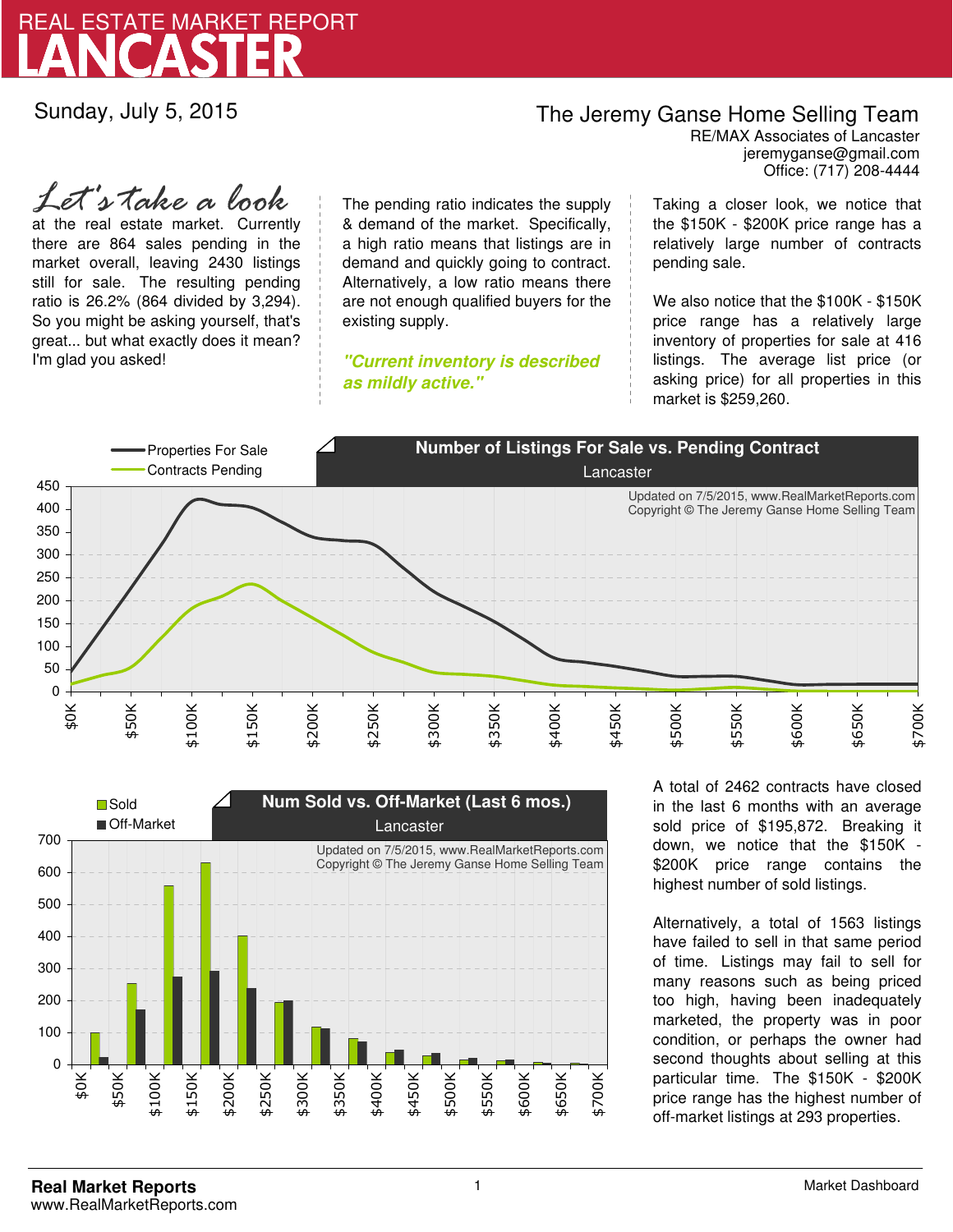# LANCASTER REAL ESTATE MARKET REPORT

Sunday, July 5, 2015

### The Jeremy Ganse Home Selling Team

jeremyganse@gmail.com RE/MAX Associates of Lancaster Office: (717) 208-4444

Looking at the chart to the right, you might be wondering why average days on market (DOM) is important. This is a useful measurement because it can help us to determine whether we are in a buyer's market (indicated by high DOM), or a seller's market (indicated by low DOM). Active listings (properties for sale) have been on the market for an average of 148 days.

Analysis of sold properties for the last six months reveals an average sold price of \$195,872 and 64 days on market. Notice that properties in the \$650K - \$700K price range have sold quickest over the last six months.

The recent history of sales can be seen in the two charts below. The average sold price for the last 30 days was \$206,458 with an average DOM of 54 days.

Since the recent DOM is less than the average DOM for the last 6 months, it is a positive indicator for demand. It is always important to realize that real estate markets can fluctuate due to many factors, including shifting interest rates, the economy, or seasonal changes.



### **"The average list-to-sales ratio for this area is 97.7%."**

Ratios are simple ways to express the difference between two values such as list price and sold price. In our case, we typically use the list-to-sale ratio to determine the percentage of the final list price that the buyer ultimately paid. It is a very common method to help buyers decide how much to offer on a property.

Analysis of the absorption rate indicates an inventory of 5.9 months based on the last 6 months of sales. This estimate is often used to determine how long it would take to sell off the current inventory of properties if all conditions remained the same. It is significant to mention that this estimate does not take into consideration any additional properties that will come onto the market in the future.



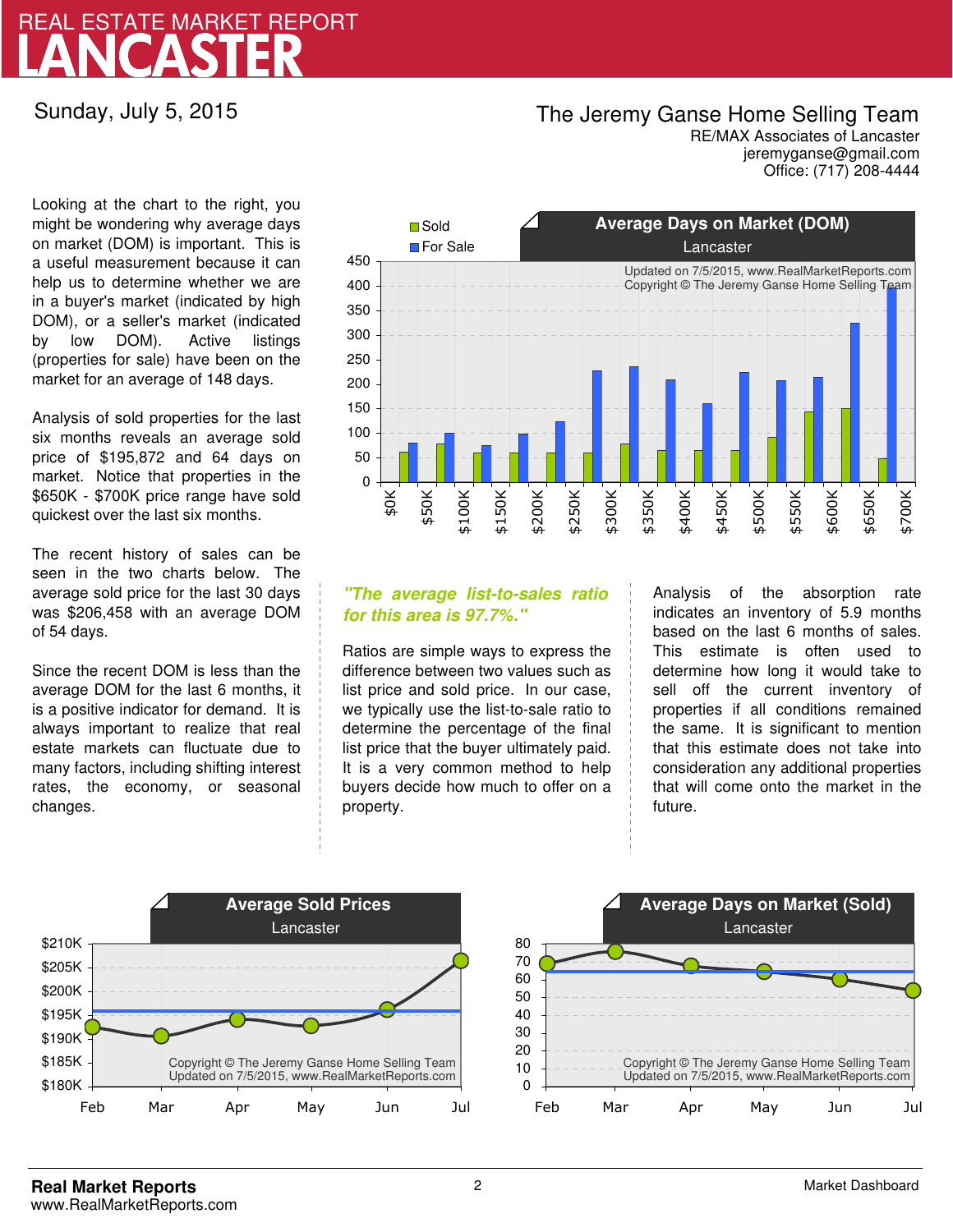# LANCASTER REAL ESTATE MARKET REPORT

Sunday, July 5, 2015

## The Jeremy Ganse Home Selling Team

jeremyganse@gmail.com RE/MAX Associates of Lancaster Office: (717) 208-4444

|                                    |                            | <b>Contracts Pending [2]</b> |                   |                          |                     | Off-Market in the Last 6 Months [3] |                            |                            |                   |                               | <b>Absorption Rate</b>   |                          |  |                         |      |
|------------------------------------|----------------------------|------------------------------|-------------------|--------------------------|---------------------|-------------------------------------|----------------------------|----------------------------|-------------------|-------------------------------|--------------------------|--------------------------|--|-------------------------|------|
|                                    |                            | For Sale <sup>[1]</sup>      |                   |                          |                     | Sold in the Last 6 Months [4]       |                            |                            |                   |                               |                          |                          |  |                         |      |
| Min.                               | <b>Price Range</b><br>Max. | <b>Total</b><br><b>Num</b>   | Avg<br><b>DOM</b> | Avg<br><b>List Price</b> | Total<br><b>Num</b> | Pending<br>Ratio                    | <b>Total</b><br><b>Num</b> | <b>Total</b><br><b>Num</b> | Avg<br><b>DOM</b> | Avg Orig<br><b>List Price</b> | Avg<br><b>List Price</b> | Avg<br><b>Sold Price</b> |  | List to<br><b>Sales</b> | Mos. |
| \$0                                | \$49,999                   | 43                           | 80                | \$35,827                 | 17                  | 28.3%                               | 24                         | 99                         | 62                |                               | \$38,233                 | \$35,158                 |  | 92.0%                   | 2.6  |
| \$50,000                           | \$99,999                   | 227                          | 101               | \$77,959                 | 54                  | 19.2%                               | 173                        | 254                        | 79                |                               | \$83,695                 | \$78,448                 |  | 93.7%                   | 5.4  |
| \$100,000                          | \$149,999                  | 416                          | 76                | \$129,196                | 182                 | 30.4%                               | 276                        | 558                        | 60                |                               | \$132,492                | \$128,945                |  | 97.3%                   | 4.5  |
| \$150,000                          | \$199,999                  | 403                          | 98                | \$177,014                | 236                 | 36.9%                               | 293                        | 631                        | 60                |                               | \$177,664                | \$174,578                |  | 98.3%                   | 3.8  |
| \$200,000                          | \$249,999                  | 339                          | 124               | \$228,307                | 162                 | 32.3%                               | 238                        | 403                        | 60                |                               | \$226,552                | \$222,815                |  | 98.4%                   | 5.0  |
| \$250,000                          | \$299,999                  | 323                          | 227               | \$278,166                | 87                  | 21.2%                               | 201                        | 194                        | 60                |                               | \$276,904                | \$271,760                |  | 98.1%                   | 10.0 |
| \$300,000                          | \$349,999                  | 220                          | 236               | \$328,835                | 43                  | 16.3%                               | 113                        | 118                        | 79                |                               | \$328,842                | \$321,918                |  | 97.9%                   | 11.2 |
| \$350,000                          | \$399,999                  | 154                          | 209               | \$375,682                | 34                  | 18.1%                               | 72                         | 82                         | 65                |                               | \$379,595                | \$372,467                |  | 98.1%                   | 11.3 |
| \$400,000                          | \$449,999                  | 74                           | 160               | \$427,123                | 15                  | 16.9%                               | 47                         | 40                         | 66                |                               | \$431,991                | \$423,698                |  | 98.1%                   | 11.1 |
| \$450,000                          | \$499,999                  | 56                           | 225               | \$481,434                | 9                   | 13.8%                               | 36                         | 29                         | 65                | ä,                            | \$477,889                | \$469,724                |  | 98.3%                   | 11.6 |
| \$500,000                          | \$549,999                  | 34                           | 208               | \$528,714                | 4                   | 10.5%                               | 20                         | 15                         | 92                |                               | \$537,931                | \$522,568                |  | 97.1%                   | 13.6 |
| \$550,000                          | \$599,999                  | 34                           | 214               | \$582,688                | 10                  | 22.7%                               | 17                         | 12                         | 145               |                               | \$593,467                | \$566,342                |  | 95.4%                   | 17.0 |
| \$600,000                          | \$649,999                  | 16                           | 326               | \$627,093                | $\overline{c}$      | 11.1%                               | 6                          | 8                          | 151               |                               | \$619,487                | \$617,375                |  | 99.7%                   | 12.0 |
| \$650,000                          | \$699,999                  | 17                           | 397               | \$681,612                | $\overline{c}$      | 10.5%                               | 3                          | 4                          | 49                |                               | \$693,575                | \$676,700                |  | 97.6%                   | 25.5 |
| \$700,000                          | $\pm$                      | 74                           | 151               | \$949,520                | $\overline{7}$      | 8.6%                                | 44                         | 15                         | 65                |                               | \$907,159                | \$854,975                |  | 94.2%                   | 29.6 |
| <b>Market Summary &gt;&gt;&gt;</b> |                            | 2,430                        | 148               | \$259,260                | 864                 | 26.2%                               | 1,563                      | 2,462                      | 64                |                               | \$200,527                | \$195,872                |  | 97.7%                   | 5.9  |

Status = [1] A; [2] P; [3] E, L, W; [4] C

County = Lancaster

1

Property Type = Residential/Farm

Date Range = 01/04/2015 to 07/05/2015 **Data believed to be accurate but not guaranteed.**